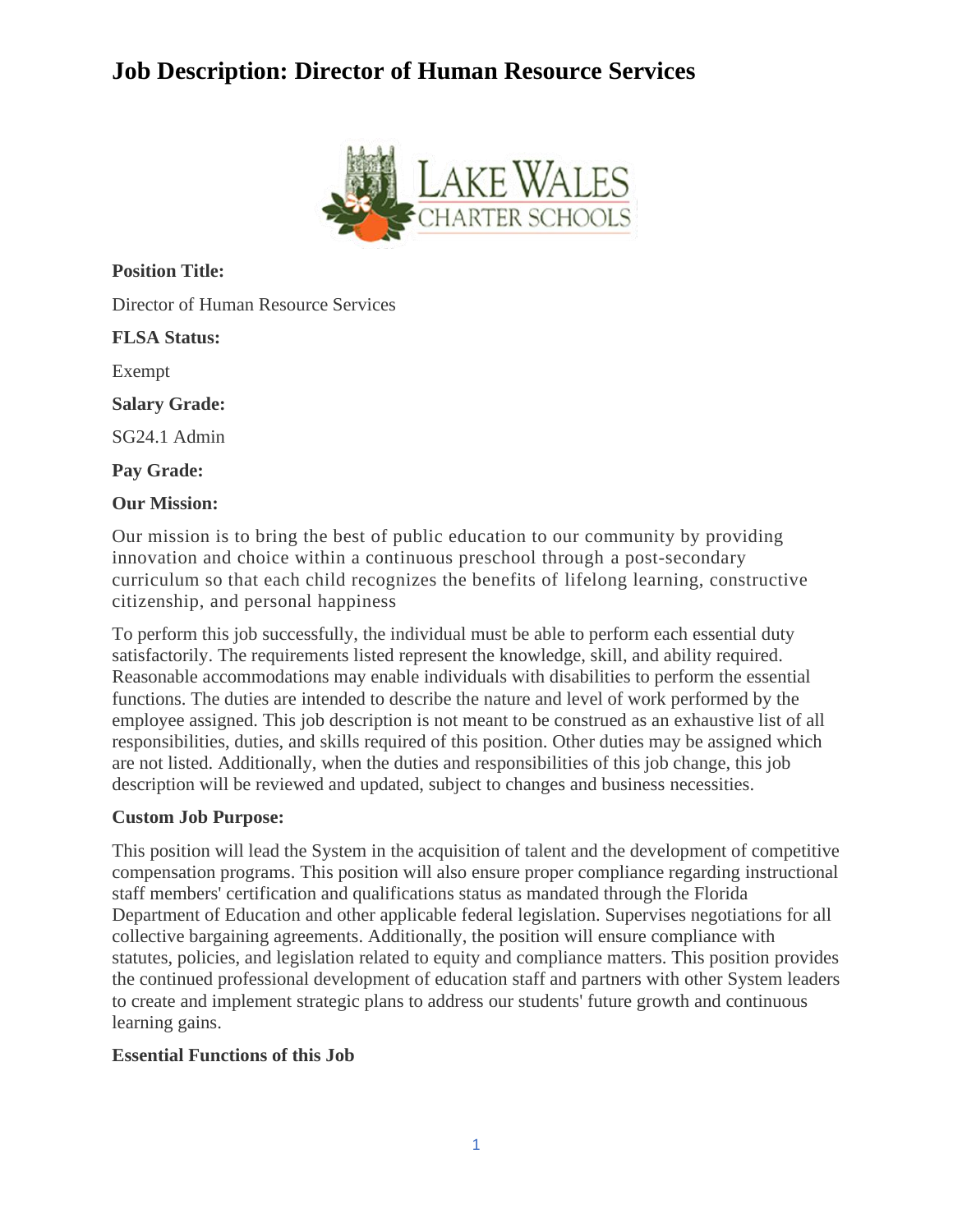Recommends, initiates, and manages activities and procedures to identify, recruit, select, hire, retain and maintain the best available employees to meet the staffing needs of the system. Manages Human Resource operations; recruits, selects, orients, trains, coaches, counsels, and disciplines staff.

Plans, monitors, appraises and reviews staff job contributions.

Work with schools on the annual preparation of Staffing Plans, immediate staffing needs, and placements within the System, ensuring that schools are adequately staffed with certified and highly qualified staff as mandated.

Complies with federal, state, and local legal requirements by studying existing and new legislation; anticipates legislation; enforces adherence to requirements; advises management on necessary actions in conjunction with the legal counsel.

Researches, develops, writes, and updates policies, procedures, methods, and guidelines and ensures reliable and positive communications to all employees.

Leads the administration of compensation structures, advising on compensation trends, and participating in salary surveys to ensure compensation programs remain competitive.

Ensures compliance with statutes, policies, and legislation related to equity matters and prompts investigation and proper handling of all claims.

Ensures school-based administrators are adequately trained and accountable for administrative and personnel requirements.

Manages the system's handbooks, procedures, and documented communications so that they are current and applicable to the needs of our customers.

Directs the efforts to maintain and dispense personnel information in paper form and electronically, ensuring conformity to legal guidelines.

Manages all activities involved with investigating complaints and allegations of misconduct against the System's employees and ensures the documentation of investigations and follow-up activities.

Prepares recommendations for the Superintendent related to employee discipline, suspension, and termination based upon investigative findings and applicable contract language or Florida Statutes.

Administers over the review of criminal histories that result from fingerprinting new hires and Level II screening requirements and ensures compliance with the School Board of Trustee's applicable laws and hiring policies.

Partners with all senior staff members to plan for strategic growth and System needs.

### **Non-Essential Functions of this Job**

Performs other duties as assigned.

### **Knowledge, Skills, and Abilities:**

Extensive knowledge of personnel management concepts and practices and various occupations' job content, salary structure, and qualification requirements. Thorough understanding of schoolbased structures and the administrative and supportive needs at the school level. Strong working knowledge of interpreting and negotiating collective bargaining agreements. Strong understanding of the principles, practices, policies, and state and federal laws and statutes within the field of Human Resources. Strong working knowledge of strategic Human Resources, succession planning, and leadership development.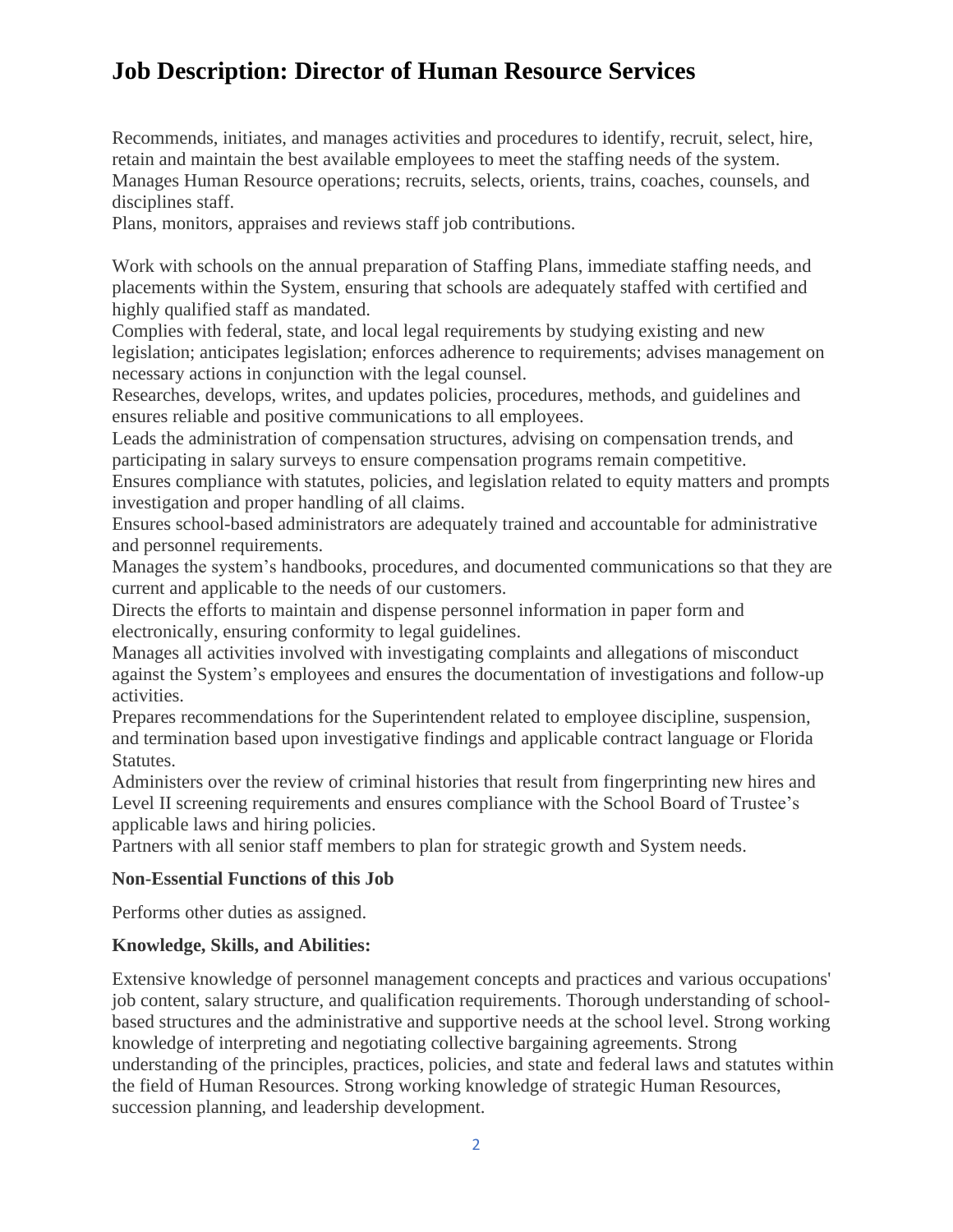Ability to develop, recommend, monitor, and evaluate Human Resources policies, practices, and procedures. Ability to design and administer Human Resources programs for large employee groups. Ability to effectively manage a staff of professional/technical and clerical staff members. Ability to prepare concise and comprehensive reports, written correspondence, and presentations. Ability to express oneself effectively, orally and in writing, and communicate with all employee levels and within various settings. Ability to facilitate group processes in consensus building, conflict resolution, planning, and decision-making. Bilingual/biliterate preferred.

### **Education, Experience, and Certification/License Requirements**

Graduation from an accredited college or university with a Master's degree in Human Resources, Personnel Administration, Educational Leadership, Administration and Supervision, or its equivalent. Juris Doctorate preferred. A minimum of 5 years of successful, progressively more responsible experience in district-level administrative leadership, including experience in the management of human resources or educational leadership. Executive-level experience leading a human resource function involving employee relations management, recruiting and personnel administration, labor relations management, human capital management, and compensation program management is highly preferred.

Professional in Human Resources (PHR) or Senior Profession in Human Resources (SPHR) certification preferred.

### **Work Context:**

Requires sitting and some standing, walking and moving about to coordinate work. Requires coordinating or leading others in accomplishing work activities. Requires face-to-face discussions and contact with individuals and teams. Alternative communication systems include electronic mail, telephones, and computers. Requires coordination of work tasks to establish priorities, set goals, and meet deadlines. Requires making decisions that affect other people, the financial resources, and the image and reputation of the System. Opportunity to make decisions without supervision. Responsible for work outcomes and results. Requires work with both internal and external contacts and with the public.

### **Physical Environment:**

Light work occasionally exerts up to 20 pounds and 10 pounds of force as frequently as necessary. This is an office-based position, and as such, the employee is not substantially exposed to adverse environmental conditions. Travel within schools and System offices within Lake Wales Charter Schools is necessary. Travel outside the county for professional training, workshops, and events is also required and account for minimal additional travel time.

#### **Local Code:**

9000

**EEO5:** 5

**Approval Date:**

**Date Last Revised:** 04/11/2022